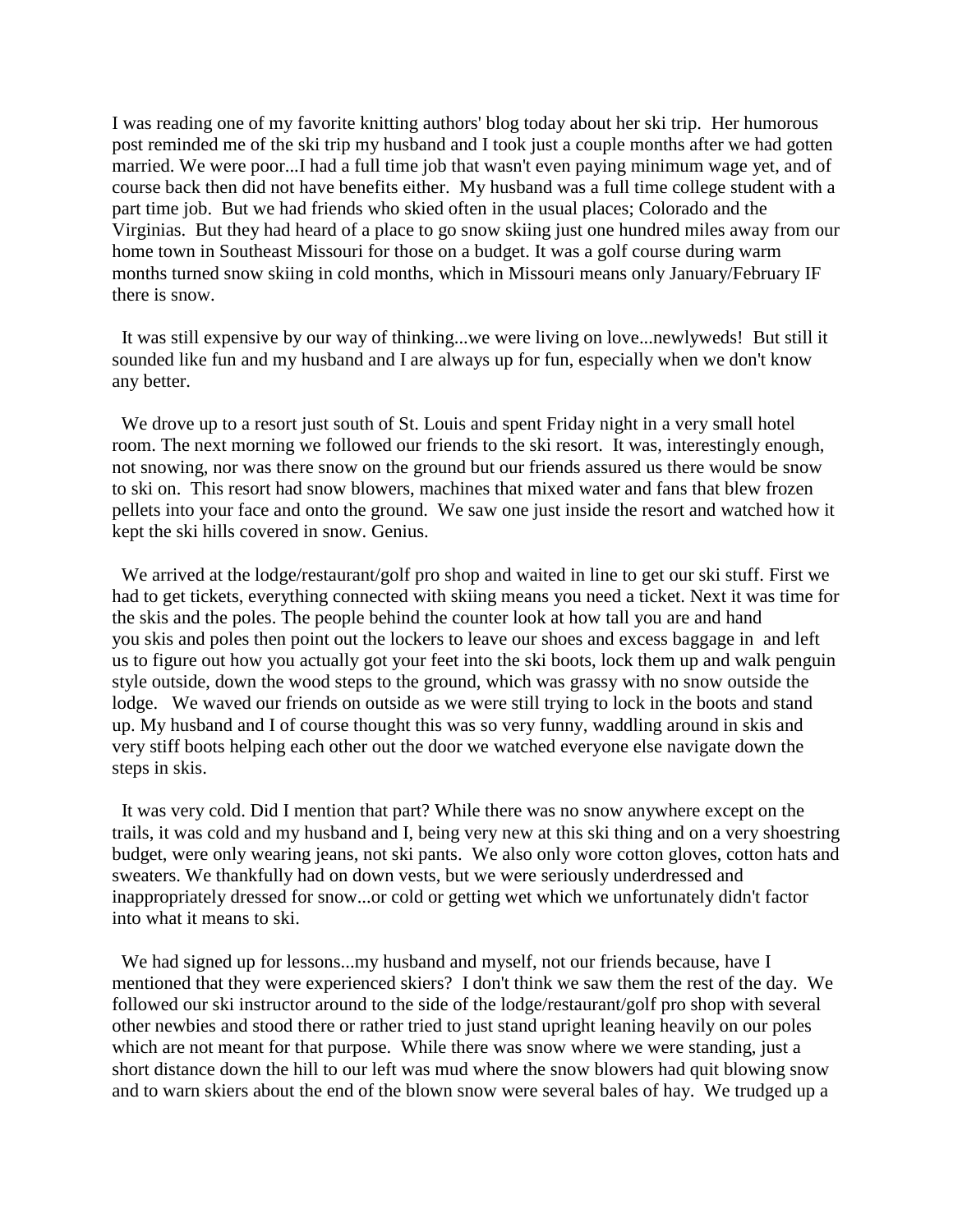slight hill with great difficulty. It took several minutes for all the newbies to do this because there seemed to be no flat place to have lessons. We finally spread out in two lines facing each other with our instructor in the middle and he began teaching us techniques to skiing, which included a lot of "All you have to do," language which I have since learned doesn't mean anything when you are brand new at some activity.

We were practicing making V's with our skis when suddenly we heard a long drawn out yell coming from up the hill. The instructor kept talking until the yell got louder and louder. We all looked up the hill to see a man legs wobbling, poles flapping in the air screaming at the top of his lungs, "I can't stop!" He sailed down the snowy hill in-between our two lines of newbies. Our instructor quickly got out of his way as he flailed past, eyes bugging out in terror, hit the end of where the snow blower had stopped blowing snow. As soon as his skis hit the mud, they stopped, but he didn't. He executed a perfect front flip and face planted into the hay bales and the mud.

Not missing a beat our instructor turned to us and said, "Now it's time for you to head to the slopes!"

One by one we penguin-walked our way about face and no body said a word. We head over to the ski lift. At this place they actually had two different kinds of ways of getting to the top of the hill...hill, not mountain, we don't have mountains in Missouri. There was the usual ski life then lower down the hill there was a tow rope. We were instructed to head to the ski lift, show our passes and hop on while carrying our ski poles. My husband and I moved up the line and when instructed stood in front of an oncoming empty lift chair and hop when it hit us in the behind. That was fairly easy and the view was spectacular as we lifted higher and higher up the hill. The ride was fairly short since it was a hill, not a mountain, and as we got to the upper lift station we were supposed to hop off. Hop being an imperative verb because if you only leaned forward you fell on your face. What they neglected to tell me was if you aren't perched on the edge of your seat while you try to hop you also fall on your face. My husband hopped and landed gracefully on the landing area. I however remained on the lift, stuck because my legs were short and I was trying to scoot forward on the bench so I could hop. I got worried because the landing area wasn't very long and I could see that I that longer I took to get off the bench, the higher I was getting back in the air. I knew that I had to get off that lift because they told us not to ride it back down, whether they didn't want you riding it back down or because it was dangerous, so in a panic to get off I finally moved forward off the bench and face planted. Yup, hopped right off into a snow mound face down into the snow bank. At least it wasn't a mud pie.

Finally I joined my husband as we plodded our way over to our first trail. I don't know, it was a green or easy trail but it looked really steep to me. I began by tacking, left then right, something our instructor had said to do if we were afraid to go straight down. I don't care if we don't have mountains in Missouri, that hill was tall I tell you. I tacked all the way down, falling down on each side because I have absolutely no sense of grace when scared.

We made it half way down the hill to a point where we could stop and take pictures. I had my husband strike a pose but by the time I extracted my camera from my jacket pocket, and focused, his skis had another idea and he began sliding down the hill. I yelled, "Stop!" but he yelled back, "I can't!" So we have several pictures of him getting smaller and further down the slope.